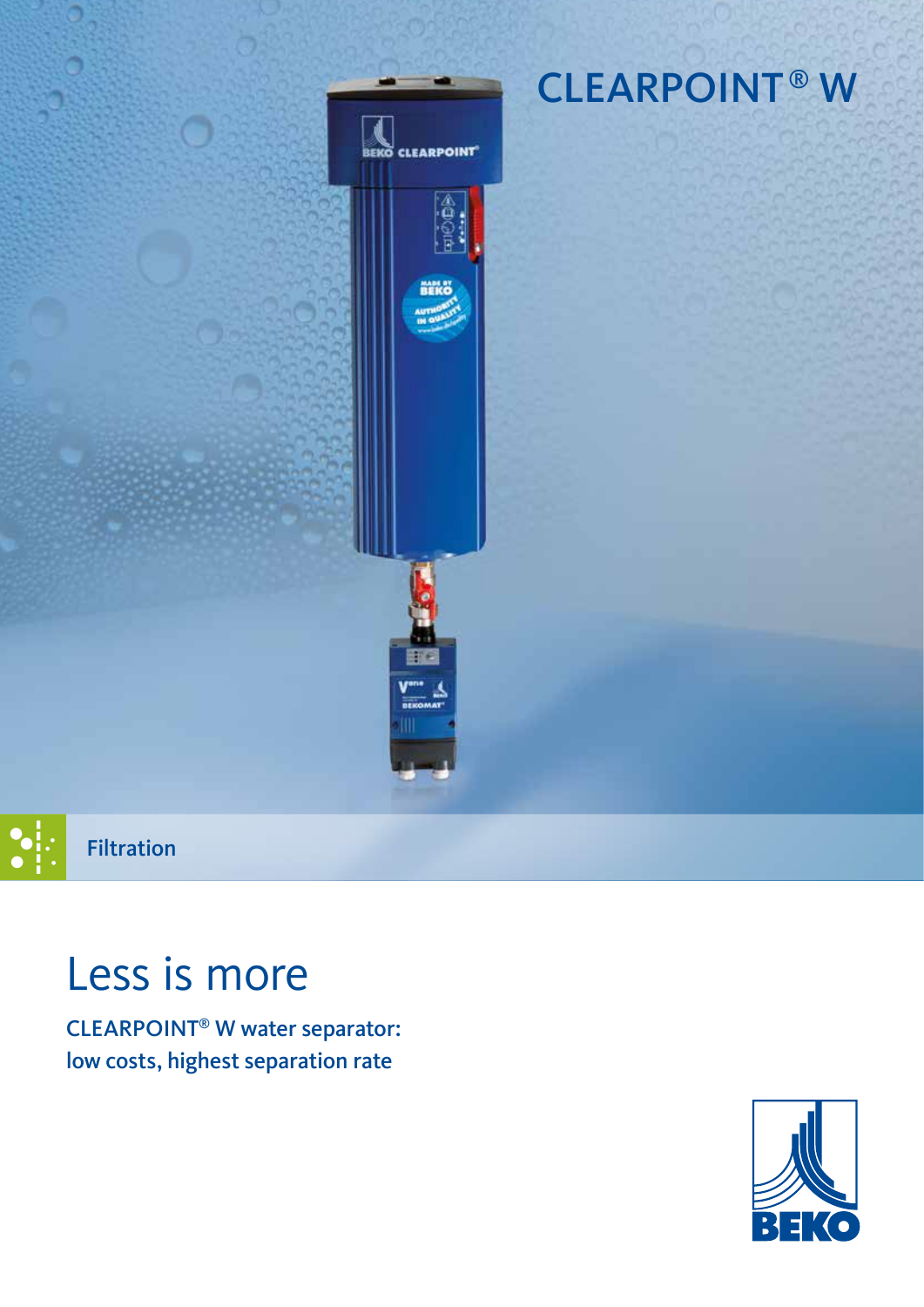

## The complete concept for individual needs: CLEARPOINT® high-pressure filters, water separators and drains

The CLEARPOINT® compressed-air filters are part of an integrated overall concept for professional compressedair processing. They therefore offer all of the benefits of **BEKO** TECHNOLOGIES in terms of greater efficiency and profitability: components that have been optimised for functonality and uncompromising quality.

#### Performance under high pressure

CLEARPOINT® high-pressure filters are available for operating ranges of up to 50 bar and for 100 to 500 bar. The design of the filter housing has been tailored to meet the special challenges in high-pressure systems and ensures optimum separation performance.

#### Efficient condensate management

CLEARPOINT® water separators intended for use with aftercoolers and refrigeration dryers achieve an efficiency level of up to 99% across a wide range of volume flows thanks to a flow-optimised design. As a result, they guarantee the highest separation rates at the lowest cost.

#### Optimum performance as part of a combination

The BEKOMAT® 20 FM condensate drain with electronic level controls has been specially designed for use with CLEARPOINT® compressed-air filters. In addition to the reliable draining performance of a BEKOMAT®, this combination provides further benefits, such as an integrated filter-life monitoring function and the transmission of malfunction notifications via a dry contact.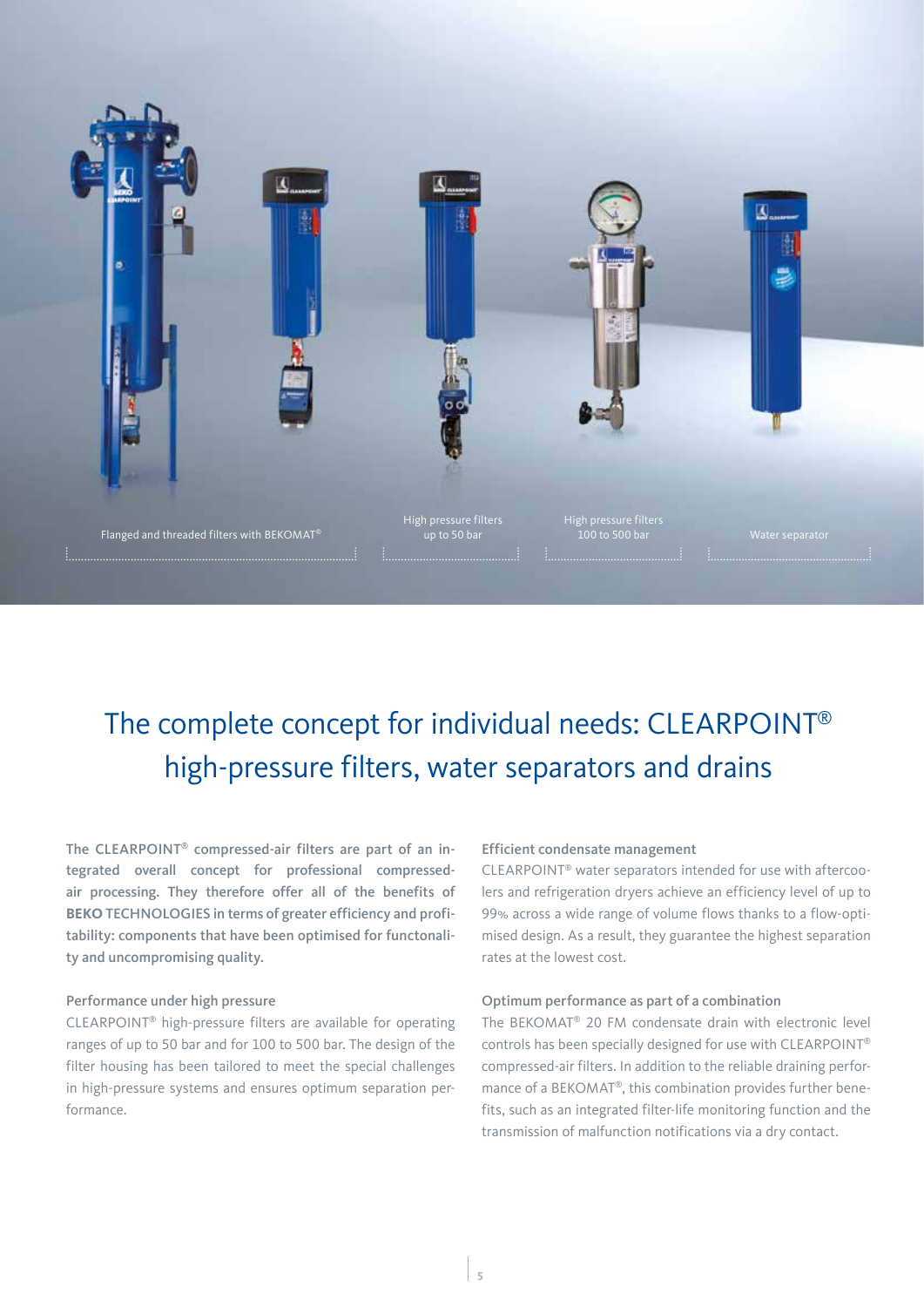### A smooth flow: flow-optimised condensate separation

When compressed air cools down in the aftercoolers of compressors or in refrigeration dryers, condensed moisture is a by-product. If this condensate is not removed from the compressed-air system in good time, it can lead to costly damage as pipes corrode, pneumatic valves, cylinders and tools wear out prematurely and the efficiency of the compressed-air system is reduced. This results in higher costs for the compressed-air technology and inadequate process reliability.

#### Flow without resistance

CLEARPOINT® W from **BEKO** TECHNOLOGIES removes the condensate from compressed air in a highly cost-effective manner. Reducing flow resistance is decisive in this respect, since the lower the flow resistance is, the lower the operating costs are. CLEARPOINT® W operates with an extremely low differential pressure and delivers top separation rates.

#### Top separation rates

Another benefit is the smart housing design of the threaded filters. The structure of the inside of the housing, with the swirl disc developed by **BEKO** TECHNOLOGIES and the innovative rectifier, makes it possible to ensure a consistent velocity profile at varying flow rates. As a result, CLEARPOINT® W delivers top separation rates.

In contrast to conventional cast housings with rough surfaces that are susceptible to corrosion, CLEARPOINT® W consists of smooth, highly compressed and saltwater-proof anodised extruded aluminium profiles. The reliable corrosion protection prevents oxidation of the housing's interior surface and ensures the highest separation performance for the entire service life of the CLEARPOINT® W

30 40 50 60 70 80 90 100 110 120 130

Flow rate (% of the nominal capacity)

 $\ddot{\phantom{1}}$ 



 $90 -$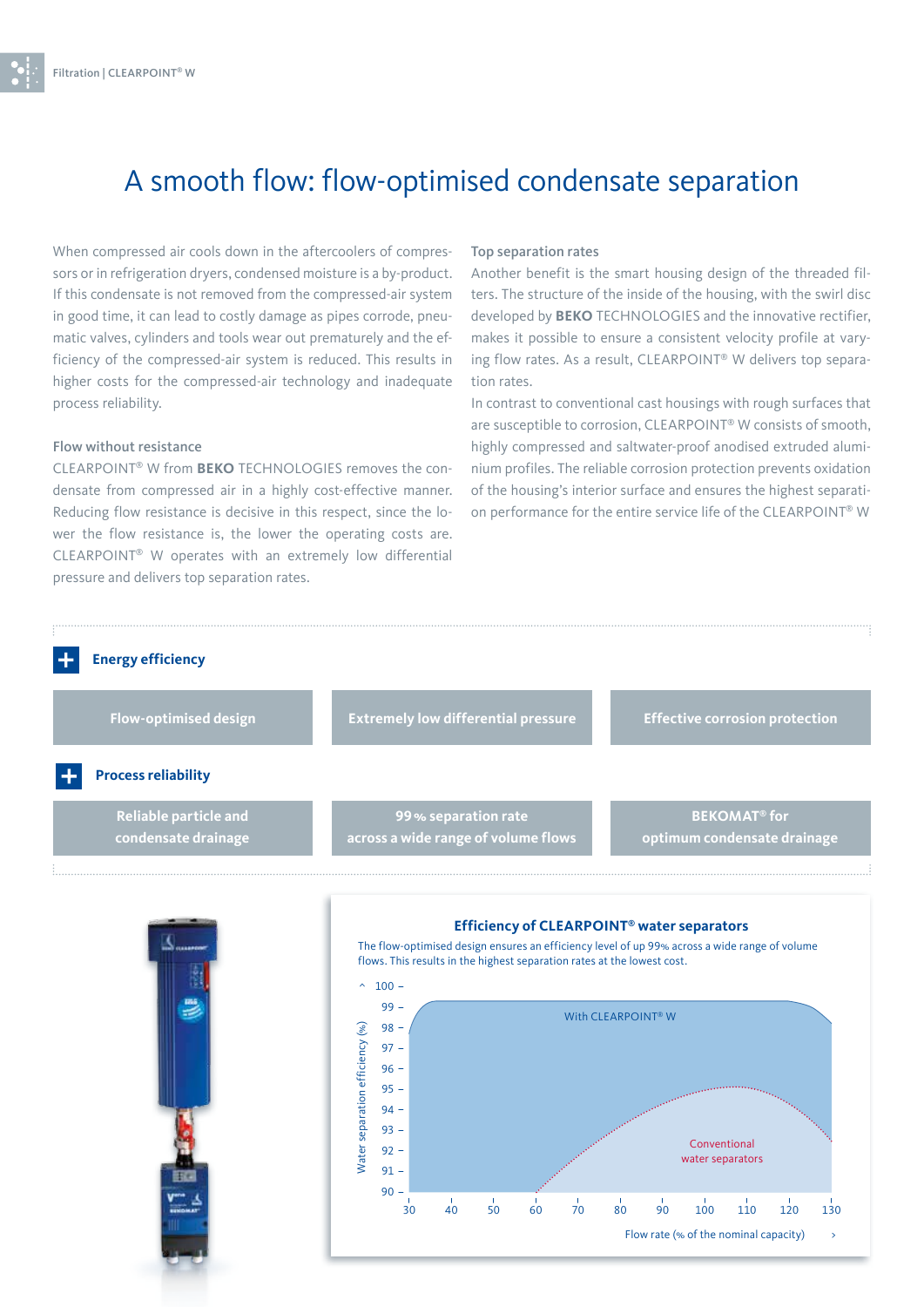

### CLEARPOINT® W with a threaded filter connection

### **1 Connections**

The connections are matched to the dimensions of compressors' pipes. The flowoptimised inlet ensures reduced flow resistance.

#### **2 Internal swirl insert**

Once the compressed air has entered the CLEARPOINT® W separator housing, it reaches a special internal swirl insert that causes the incoming air flow to begin rotating at a high velocity. As a result, the centrifugal forces directed outwards push the condensate droplets to the separator wall. From there, they flow into the collection chamber..

#### **3 Effective corrosion protection**

Accumulating condensate is almost always aggressive and leads to the corrosion of unprotected surfaces. CLEARPOINT® W filter housings are made of saltwater-proof aluminium. In addition, they are fully anodised and powder-coated on the outside for effective, long-term protection against corrosion.

### **4 Increased safety**

The safe shutter mechanism provides users with complete control when opening the filter housing. In the event that the housing is opened while under pressure, a warning will sound. The mechanism also prevents unlatching when there are vibrations.

### **5 Riser pipe**

A specially designed riser pipe prevents particles from being transferred to the upward rotational flow of the largely purified compressed air.

#### **6 Rectifier**

The innovative rectifier guides the compressed air to the outlet and reduces flow loss to a minimum.

#### **7 Shielded collection chamber**

The shielding of the collection chamber through the division of the separator settles the air flow in this area, which effectively prevents liquids that have already been separated from being agitated and entrained.

#### **8 BEKOMAT®**

More than 60 % of the total amount of condensate already accumulates in the water separator. The BEKOMAT® with electronic level controls ensures reliable drainage.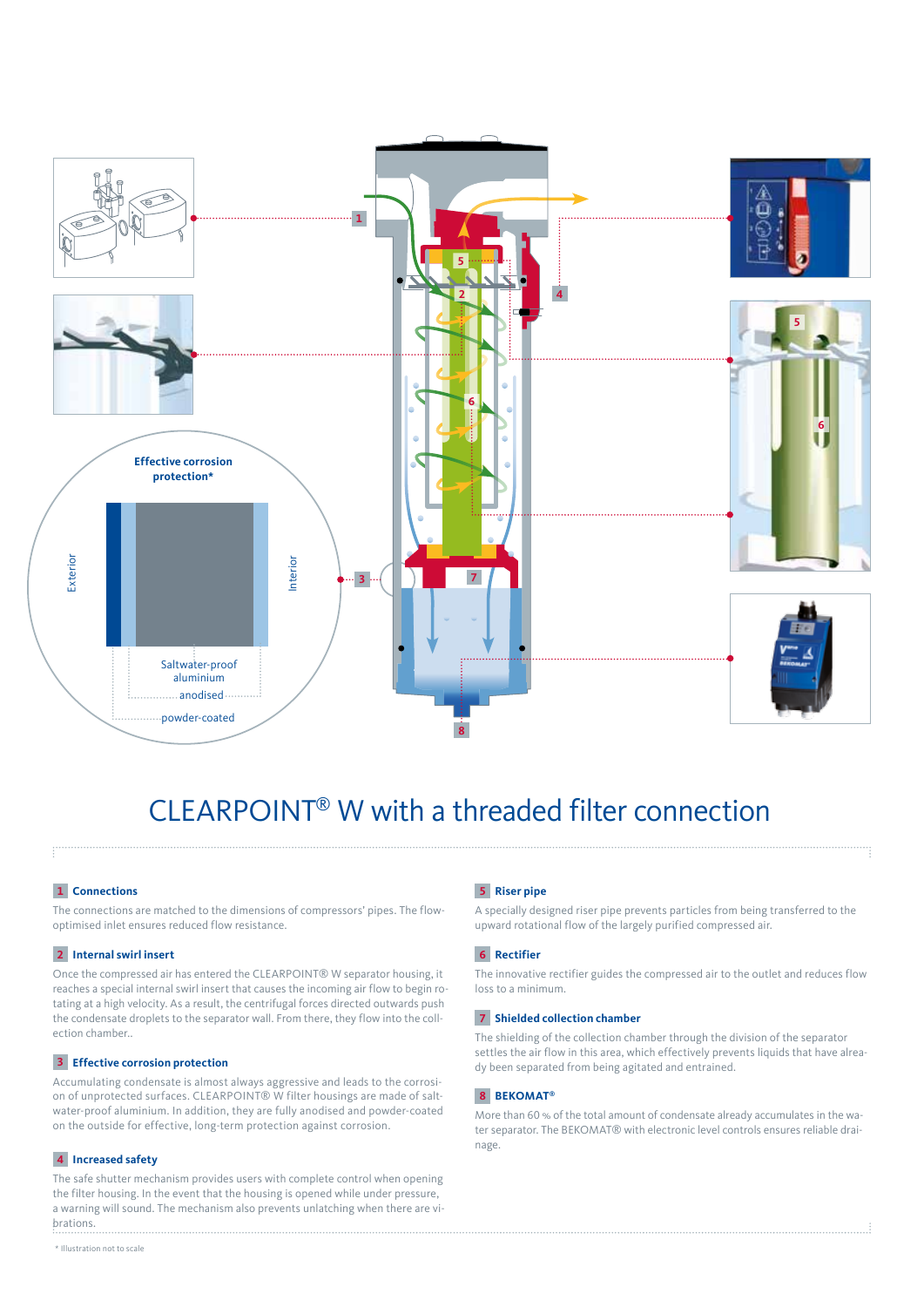### CLEARPOINT® water separator





**Threaded filters (S040–M030) Flanged filters (L080–L304)**

J.

| <b>Modell</b>                                                                    |                                                                   |                                           |                                                                                                                                                                                               |                                  |    |    |                              |    | S040 S050 S075 M010 M015 M020 M022 M025 M030 L080 | L <sub>100</sub> | L <sub>102</sub> | L <sub>150</sub>                                                                                                                                                                                                                                                                          | L <sub>156</sub> | L <sub>200</sub> | L <sub>204</sub> | L <sub>254</sub>                                                                                                           | L304 |
|----------------------------------------------------------------------------------|-------------------------------------------------------------------|-------------------------------------------|-----------------------------------------------------------------------------------------------------------------------------------------------------------------------------------------------|----------------------------------|----|----|------------------------------|----|---------------------------------------------------|------------------|------------------|-------------------------------------------------------------------------------------------------------------------------------------------------------------------------------------------------------------------------------------------------------------------------------------------|------------------|------------------|------------------|----------------------------------------------------------------------------------------------------------------------------|------|
| Connection<br>$ $ (In-Out)                                                       | $\frac{3}{8}$ <sup>11</sup><br>$\frac{1}{2}(\frac{1}{2})^{n}$ * * | $\frac{3}{4}$ <sup>11</sup><br>$:(1")***$ | 1"                                                                                                                                                                                            | $1\frac{1}{2}$<br>$(2^{n})^{**}$ | 2" | 2" | $2\frac{1}{2}$<br>$(3")**$ : | 3" |                                                   |                  |                  |                                                                                                                                                                                                                                                                                           |                  |                  |                  |                                                                                                                            |      |
| Volume flow at 7<br>: bar $\lceil g \rceil$ * (m <sup>3</sup> /h)                |                                                                   |                                           |                                                                                                                                                                                               |                                  |    |    |                              |    |                                                   |                  |                  |                                                                                                                                                                                                                                                                                           |                  |                  |                  | 46   130   195   325   545   1015   1325   2100   3120   1580   3160   4740   6320   11060   12640   15800   22120   34680 |      |
| : Volume (I)                                                                     |                                                                   |                                           |                                                                                                                                                                                               |                                  |    |    |                              |    |                                                   |                  |                  | $\frac{1}{2}$ 0.25 $\frac{1}{2}$ 0.31 $\frac{1}{2}$ 0.87 $\frac{1}{2}$ 1.12 $\frac{1}{2}$ 2.52 $\frac{1}{2}$ 3.40 $\frac{1}{2}$ 4.23 $\frac{1}{2}$ 13.88 $\frac{1}{2}$ 19.51 $\frac{1}{2}$ 12.5 $\frac{1}{2}$ 27.6 $\frac{1}{2}$ 40.5 $\frac{1}{2}$ 57.5 $\frac{1}{2}$ 82.1 $\frac{1}{2}$ |                  | 147              | 196              | 380                                                                                                                        | 650  |
| Weight (kg)                                                                      |                                                                   |                                           | $\frac{1}{2}$ 0.75 $\frac{1}{2}$ 0.85 $\frac{1}{2}$ 1.70 $\frac{1}{2}$ 2.10 $\frac{1}{2}$ 4.10 $\frac{1}{2}$ 5.10 $\frac{1}{2}$ 6.10 $\frac{1}{2}$ 19.90 $\frac{1}{2}$ 25.90 $\frac{1}{2}$ 23 |                                  |    |    |                              |    |                                                   | $\frac{1}{2}$ 42 | 53               | 75                                                                                                                                                                                                                                                                                        | 95               | 140              | 155              | 210                                                                                                                        | 330  |
| : Classification<br>according to<br>: PED97/23/EC<br>$\frac{1}{2}$ Fluid group 2 |                                                                   |                                           |                                                                                                                                                                                               |                                  |    |    |                              | Ш  |                                                   | Ш                |                  |                                                                                                                                                                                                                                                                                           |                  | Ш                | $\mathsf{IV}$    | $1\sqrt{ }$                                                                                                                |      |

Î.

#### **Dimensions in mm**

I.

|  |  |  |  |  |  |  |  | 75 : 75 : 100 : 100 : 146 : 146 : 146 : 260 : 260 : 370 : 480 : 480 : 535 : 535 : 700 : 700 : 800 : 900           |  |
|--|--|--|--|--|--|--|--|-------------------------------------------------------------------------------------------------------------------|--|
|  |  |  |  |  |  |  |  | 28 : 28 : 34 : 34 : 48 : 48 : 48 : 77 : 77 : 126 : 166 : 198 : 212 : 222 : 278 : 288 : 332 : 370                  |  |
|  |  |  |  |  |  |  |  | 395 : 425 : 495 : 565 : 580 : 683 : 780 : 886 :1010 : 915 : 1135 : 1195 : 1515 : 1625 : 1995 : 2015 : 2375 : 2725 |  |
|  |  |  |  |  |  |  |  | 180 : 210 : 280 : 350 : 365 : 468 : 565 : 671 : 895 : 700 : 910 : 970 : 1290 : 1310 : 1680 : 1700 : 2070 : 2420   |  |
|  |  |  |  |  |  |  |  | . 150 : 150 : 150 : 150 : 160 : 160 : 160 : 200 : 200 : 325 : 315 : 480 : 480 : 470 : 465 : 450 : 450 : 430 :     |  |

#### **Standard with**

.

| irain<br><b>ONGOLOGY</b> | ÷RFK(<br>20.<br>$\Delta \Lambda \Delta$ | RFKO<br>$\Delta$<br>vario <sub>4</sub><br><u>. u</u> | . . |  |
|--------------------------|-----------------------------------------|------------------------------------------------------|-----|--|
|                          |                                         |                                                      |     |  |

Flow-enhanced housing made of saltwater-proof aluminium or steel | The exterior is also powder-coated or painted.

Max. operating pressure 16 bar | from L204 10 bar | Differential pressure ≤ 0.06 bar

\* In case of a differing operating pressure, multiply the indicated volume flow at 7 bar with the corresponding correction factor of the

actual operating pressure.

\*\* Optionally available at the same price as the standard connection.

#### **In case of a differing operating pressure, multiply the indicated volume flow with the corresponding correction factor.**

|                                                                                                                                                  |  |  |  | 0.6 1 2 3 4 5 6 7 8 9 10 11 12 |  |  |  | 13 |  |  |
|--------------------------------------------------------------------------------------------------------------------------------------------------|--|--|--|--------------------------------|--|--|--|----|--|--|
| : Correction factor : 0.21 : 0.29 : 0.38 : 0.53 : 0.65 : 0.76 : 0.84 : 0.92 : 1 : 1.07 : 1.13 : 1.19 : 1.25 : 1.31 : 1.36 : 1.41 : 1.46 : 1.51 : |  |  |  |                                |  |  |  |    |  |  |